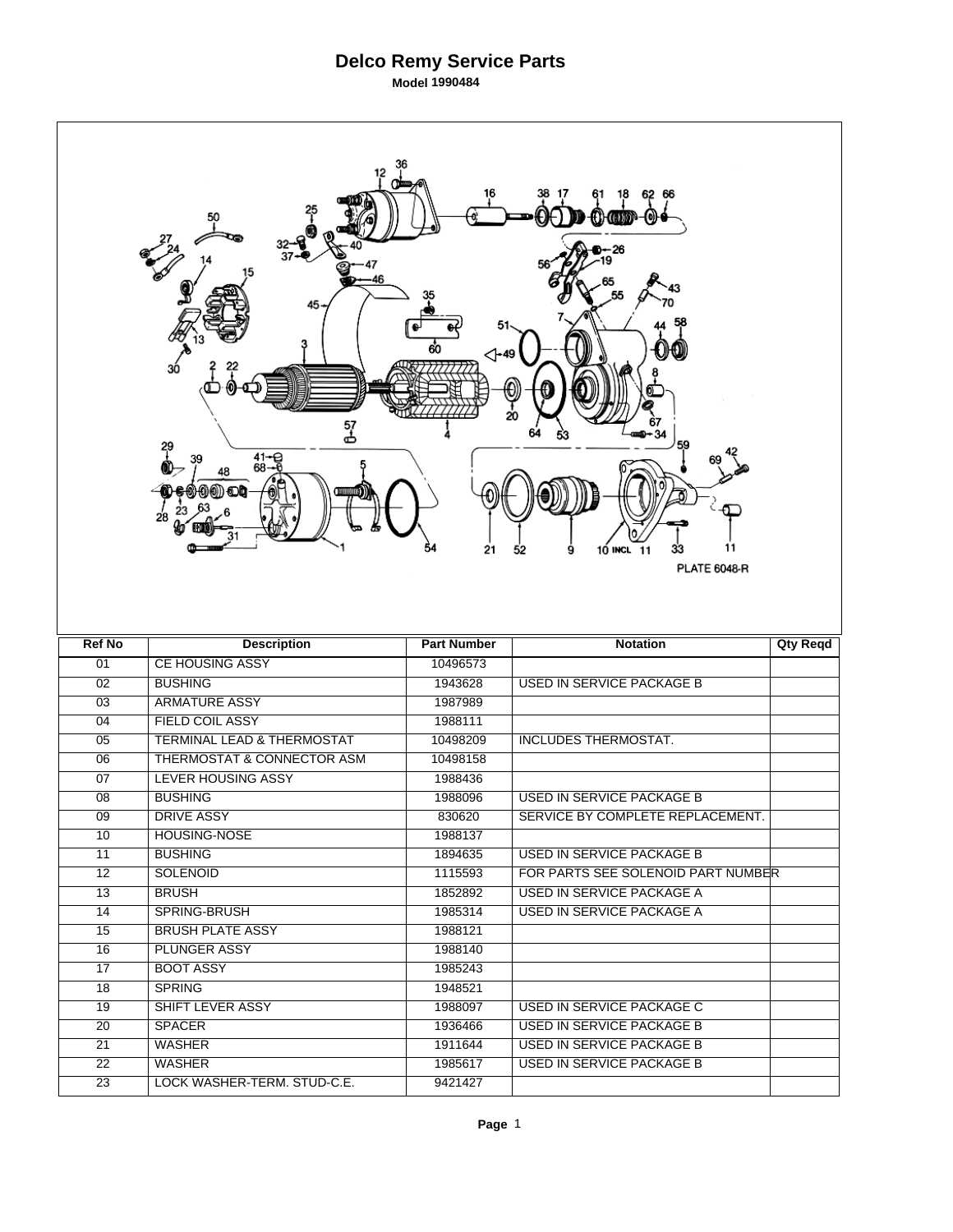| 12<br>18<br>62 66<br>⊦መመ™-⊚⊩<br>50<br>-26<br>37<br>46<br>45.<br>51<br>60<br>⊲-49<br>3ó<br>20<br>57<br>ക<br>34<br>59<br>?<br>$41 - C$<br>$68 - C$<br>39<br>48<br>(1) (1) (D)<br>28<br>54<br>11<br>21<br>10 INCL 11<br>33<br>52<br>9<br><b>PLATE 6048-R</b> |                                                        |                    |                                          |                 |  |  |  |
|-----------------------------------------------------------------------------------------------------------------------------------------------------------------------------------------------------------------------------------------------------------|--------------------------------------------------------|--------------------|------------------------------------------|-----------------|--|--|--|
| <b>Ref No</b>                                                                                                                                                                                                                                             | <b>Description</b>                                     | <b>Part Number</b> | <b>Notation</b>                          | <b>Qty Reqd</b> |  |  |  |
| $\overline{25}$                                                                                                                                                                                                                                           | <b>NUT</b>                                             | 1979451            |                                          |                 |  |  |  |
| $\overline{26}$                                                                                                                                                                                                                                           | <b>NUT</b>                                             | 9412305            | USED IN SERVICE PACKAGE B & C            |                 |  |  |  |
| $\overline{27}$                                                                                                                                                                                                                                           | <b>NUT ASSY</b>                                        | 1979365            |                                          |                 |  |  |  |
| $\overline{28}$                                                                                                                                                                                                                                           | NUT-TERM.-C.E. FRAME                                   | 9441934            |                                          |                 |  |  |  |
| 29                                                                                                                                                                                                                                                        | <b>NUT</b>                                             | 1979451            |                                          |                 |  |  |  |
| $\overline{30}$                                                                                                                                                                                                                                           | <b>SCREW</b>                                           | 10467191           | <b>USED IN SERVICE PACKAGE A</b>         |                 |  |  |  |
| $\overline{31}$                                                                                                                                                                                                                                           | <b>SCREW ASSY</b>                                      | 10499635           | <b>USED IN SERVICE PACKAGE A &amp; B</b> |                 |  |  |  |
| 32                                                                                                                                                                                                                                                        | <b>BOLT</b>                                            | 10497770           |                                          |                 |  |  |  |
| $\overline{33}$                                                                                                                                                                                                                                           | <b>SCREW</b>                                           | 1948537            |                                          |                 |  |  |  |
| $\overline{34}$                                                                                                                                                                                                                                           | <b>BOLT</b>                                            | 1914869            |                                          |                 |  |  |  |
| 35                                                                                                                                                                                                                                                        |                                                        |                    |                                          |                 |  |  |  |
| $\overline{36}$                                                                                                                                                                                                                                           | <b>SCREW</b>                                           | 10499632           |                                          |                 |  |  |  |
| $\overline{37}$                                                                                                                                                                                                                                           | <b>BOLT</b>                                            | 10497770           |                                          |                 |  |  |  |
| $\overline{38}$                                                                                                                                                                                                                                           | <b>WASHER</b>                                          | 1905125            |                                          |                 |  |  |  |
|                                                                                                                                                                                                                                                           | <b>WASHER</b>                                          | 1948519            |                                          |                 |  |  |  |
| 39                                                                                                                                                                                                                                                        | <b>WASHER</b>                                          | 30205              |                                          |                 |  |  |  |
| 40                                                                                                                                                                                                                                                        | <b>CONNECTOR</b>                                       | 10476198           |                                          |                 |  |  |  |
| 41                                                                                                                                                                                                                                                        | CUP                                                    | 1985246            | USED IN SERVICE PACKAGE B                |                 |  |  |  |
| 42                                                                                                                                                                                                                                                        | CUP                                                    | 1978756            | USED IN SERVICE PACKAGE B                |                 |  |  |  |
| 43                                                                                                                                                                                                                                                        | <b>CUP</b>                                             | 1985246            | USED IN SERVICE PACKAGE B                |                 |  |  |  |
| 44                                                                                                                                                                                                                                                        | <b>GASKET</b>                                          | 1964857            | <b>USED IN SERVICE PACKAGE B &amp; C</b> |                 |  |  |  |
| 45                                                                                                                                                                                                                                                        | <b>INSULATOR</b>                                       | 1988100            |                                          |                 |  |  |  |
| 46<br>47                                                                                                                                                                                                                                                  | <b>INSULATOR-TERMINAL</b><br><b>INSULATOR-TERMINAL</b> | 1988339<br>1988340 |                                          |                 |  |  |  |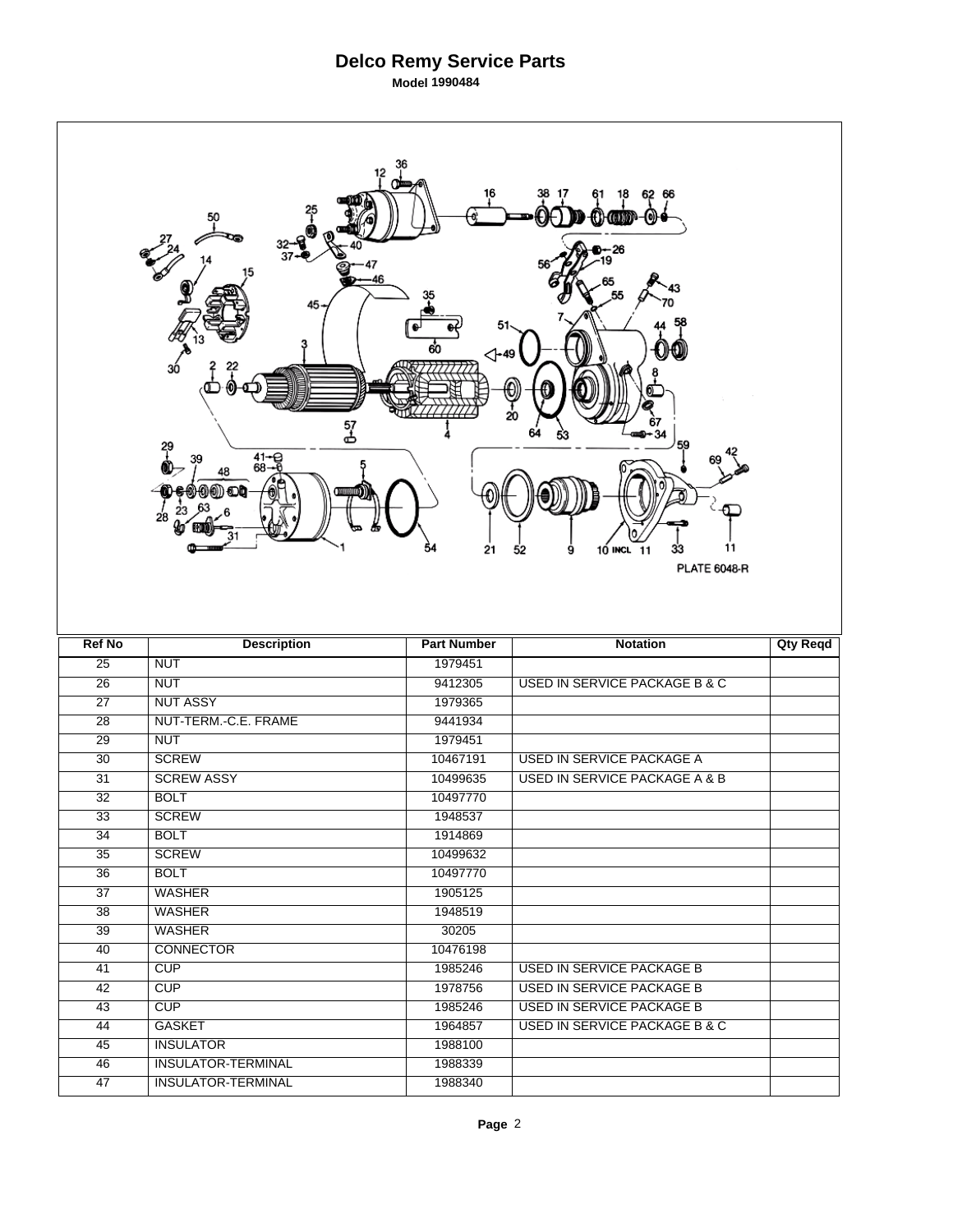| 12<br>62 66<br>Օ առ - Օ<br>50<br>$-26$<br>-<br>37<br>46<br>45.<br>51<br>60<br>⊲-49<br>3ó<br>20<br>57<br>ക<br>34<br>59<br>?<br>$41 - C$<br>$68 - C$<br>39<br>48<br>000) OL<br>28<br>54<br>11<br>21<br>10 INCL 11<br>33<br>52<br>9<br><b>PLATE 6048-R</b> |                                       |                    |                                          |                 |  |  |  |
|---------------------------------------------------------------------------------------------------------------------------------------------------------------------------------------------------------------------------------------------------------|---------------------------------------|--------------------|------------------------------------------|-----------------|--|--|--|
| <b>Ref No</b>                                                                                                                                                                                                                                           | <b>Description</b>                    | <b>Part Number</b> | <b>Notation</b>                          | <b>Qty Reqd</b> |  |  |  |
| 48                                                                                                                                                                                                                                                      | <b>SERV PKG</b>                       | 10495183           |                                          |                 |  |  |  |
| 50                                                                                                                                                                                                                                                      | <b>LEAD ASSY</b>                      | 10497105           |                                          |                 |  |  |  |
| 51                                                                                                                                                                                                                                                      | O RING                                | 1985304            | <b>USED IN SERVICE PACKAGE B &amp; C</b> |                 |  |  |  |
| $\overline{52}$                                                                                                                                                                                                                                         | O RING                                | 1851960            | USED IN SERVICE PACKAGE B & C            |                 |  |  |  |
| 53                                                                                                                                                                                                                                                      | O RING                                | 1916272            | <b>USED IN SERVICE PACKAGE B</b>         |                 |  |  |  |
| $\overline{54}$                                                                                                                                                                                                                                         | O RING                                | 1985320            | <b>USED IN SERVICE PACKAGE A &amp; B</b> |                 |  |  |  |
| $\overline{55}$                                                                                                                                                                                                                                         | O RING                                | 1894642            | <b>USED IN SERVICE PACKAGE C</b>         |                 |  |  |  |
| 56                                                                                                                                                                                                                                                      | O RING                                | 1894643            | USED IN SERVICE PACKAGE C                |                 |  |  |  |
| $\overline{57}$                                                                                                                                                                                                                                         | <b>PIN-SPRING</b>                     | 456652             |                                          |                 |  |  |  |
| 58                                                                                                                                                                                                                                                      | <b>PLUG</b>                           | 1945356            |                                          |                 |  |  |  |
| 59                                                                                                                                                                                                                                                      | <b>PLUG</b>                           | 1949619            |                                          |                 |  |  |  |
| 60                                                                                                                                                                                                                                                      | SHOE-POLE                             | 1934478            |                                          |                 |  |  |  |
| 61                                                                                                                                                                                                                                                      |                                       |                    |                                          |                 |  |  |  |
| 62                                                                                                                                                                                                                                                      | <b>RETAINER-SPRING</b>                | 1948520            |                                          |                 |  |  |  |
| 63                                                                                                                                                                                                                                                      | <b>RETAINER-SPRING</b>                | 1948526            |                                          |                 |  |  |  |
|                                                                                                                                                                                                                                                         | <b>RING</b>                           | 10498211           |                                          |                 |  |  |  |
| 64                                                                                                                                                                                                                                                      | <b>SEAL-OIL</b>                       | 1918047            | USED IN SERVICE PACKAGE B                |                 |  |  |  |
| 65                                                                                                                                                                                                                                                      | SHAFT-LEVER                           | 1948529            | USED IN SERVICE PACKAGE C                |                 |  |  |  |
| 66                                                                                                                                                                                                                                                      | <b>RING</b>                           | 9416374            |                                          |                 |  |  |  |
| 67                                                                                                                                                                                                                                                      | RING                                  | 9416374            | USED IN SERVICE PACKAGE C                |                 |  |  |  |
| 68                                                                                                                                                                                                                                                      | <b>WICK</b>                           | 1985247            | <b>USED IN SERVICE PACKAGE B</b>         |                 |  |  |  |
| 69                                                                                                                                                                                                                                                      | <b>WICK</b>                           | 1978754            | <b>USED IN SERVICE PACKAGE B</b>         |                 |  |  |  |
| 70                                                                                                                                                                                                                                                      | <b>WICK</b><br><b>SERV PKG, BRUSH</b> | 1985247<br>1989495 | USED IN SERVICE PACKAGE B                |                 |  |  |  |